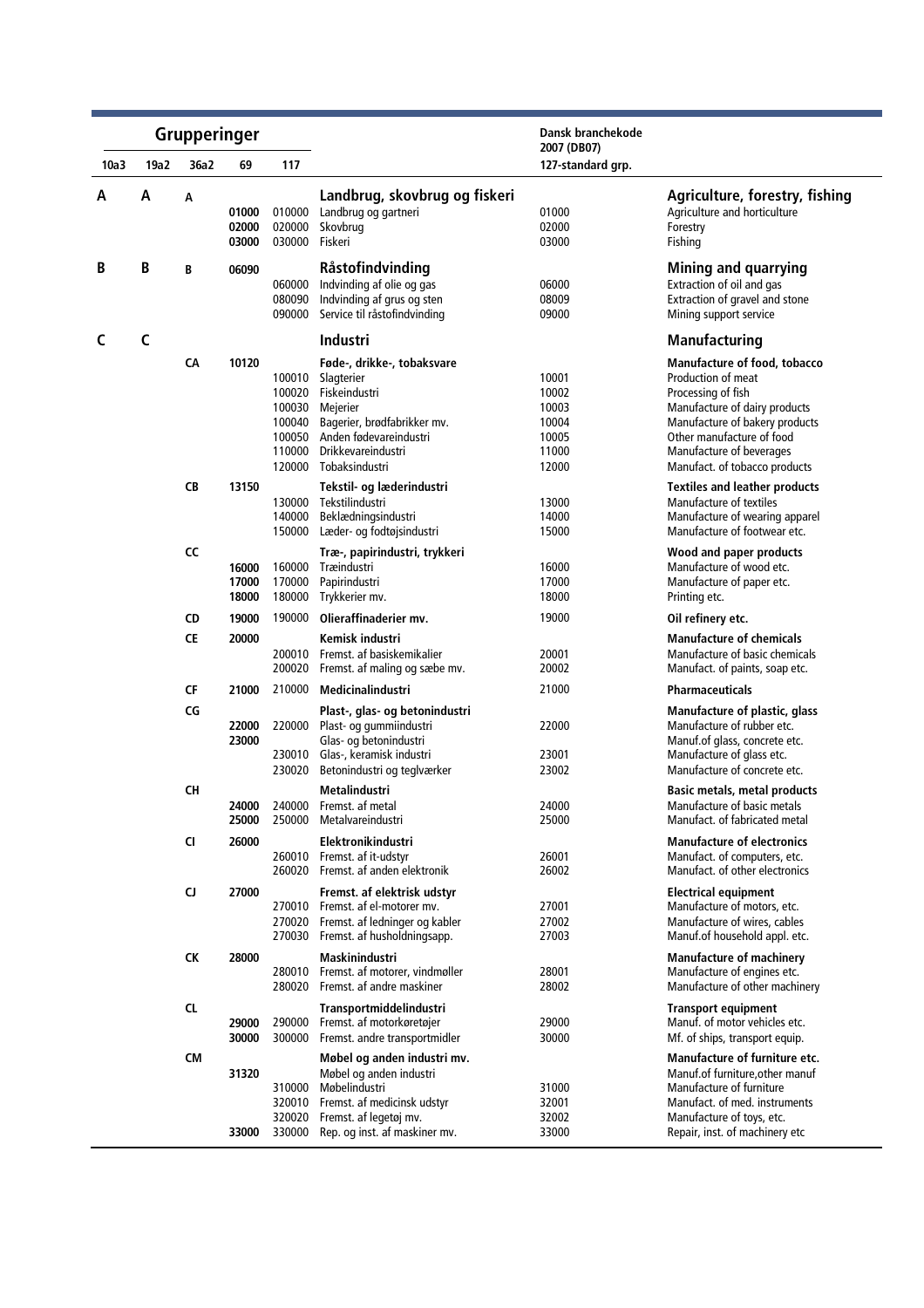|      |           | Grupperinger |                         |                                                                                      |                                                                                                                                                                                                              | Dansk branchekode                                                       |                                                                                                                                                                                                                                                             |
|------|-----------|--------------|-------------------------|--------------------------------------------------------------------------------------|--------------------------------------------------------------------------------------------------------------------------------------------------------------------------------------------------------------|-------------------------------------------------------------------------|-------------------------------------------------------------------------------------------------------------------------------------------------------------------------------------------------------------------------------------------------------------|
| 10a3 | 19a2      | 36a2         | 69                      | 117                                                                                  |                                                                                                                                                                                                              | 2007 (DB07)<br>127-standard grp.                                        |                                                                                                                                                                                                                                                             |
| D-E  |           |              |                         |                                                                                      | Forsyningsvirksomhed                                                                                                                                                                                         |                                                                         | <b>Utility services</b>                                                                                                                                                                                                                                     |
|      | D         | D            | 35000                   | 350010<br>350020<br>350030                                                           | Energiforsyning<br>Elforsyning<br>Gasforsyning<br>Varmeforsyning                                                                                                                                             | 35001<br>35002<br>35003                                                 | Electricity, gas and steam<br>Prod., distrib. of electricity<br>Manuf.and distribution of gas<br>Steam and hot water supply                                                                                                                                 |
|      | E         | E            | 36000<br>37390          | 360000<br>370000<br>383900                                                           | Vandforsyning og renovation<br>Vandforsyning<br>Renovation, affaldsbehandl.mv.<br>Kloak- og rensningsanlæg<br>Renovation, genbrug, foruren.bek                                                               | 36000<br>37000<br>38000 og 39000                                        | Water, sewerage and waste<br>Water collect.purification etc<br>Sewerage, waste collection etc.<br>Sewerage<br>Waste and materials                                                                                                                           |
| F    | F         | F            | 41430                   | 410009<br>420000<br>430003<br>430004                                                 | Bygge og anlæg<br>Nybyggeri<br>Anlægsvirksomhed<br>Professionel rep. og vedligeh.<br>Gør-det-selv rep.og vedligeh.                                                                                           | <b>NR-Definition</b><br>NR-Definition<br>NR-Definition<br>NR-Definition | <b>Construction</b><br>Construction of new buildings<br>Civil engeneering<br>Professional repair and maint.<br>Own-account repair and maint.                                                                                                                |
| G-I  |           |              |                         |                                                                                      | Handel og transport mv.                                                                                                                                                                                      |                                                                         | Trade and transport etc.                                                                                                                                                                                                                                    |
|      | G         | G            | 45000<br>46000<br>47000 | 450010<br>450020<br>460000<br>470000                                                 | Handel<br>Bilhandel og -værksteder mv.<br><b>Bilhandel</b><br>Bilværksteder mv.<br>Engroshandel<br>Detailhandel                                                                                              | 45001<br>45002<br>46xxx<br>47xxx                                        | Wholesale and retail trade<br>Sale, repair of motor vehicles<br>Sale of motor vehicles<br>Repair etc. of motor veh. etc.<br>Wholesale<br>Retail sale                                                                                                        |
|      | Н         | н            | 49000<br>52000          | 490010<br>490020<br>490030<br>50000 500000<br>51000 510000<br>520000<br>53000 530000 | <b>Transport</b><br>Landtransport<br>Regional- og fjerntog<br>Lokaltog, bus og taxi mv.<br>Fragtvognmænd og rørtransport<br>Skibsfart<br>Luftfart<br>Hjælpevirksomhed til transport<br>Post og kurertjeneste | 49001<br>49002<br>49003<br>50000<br>51000<br>52000<br>53000             | <b>Transportation</b><br>Land transport, pipelines<br>Passenger rail transport etc.<br>Transp.by suburban trains etc.<br>Road and pipeline transport<br>Water transport<br>Air transport<br>Support activities for transp.<br>Postal and courier activities |
|      |           | T            | 55560                   | 550000<br>560000                                                                     | Hoteller og restauranter<br>Hoteller mv.<br>Restauranter                                                                                                                                                     | 55000<br>56000                                                          | <b>Accommodation, food service</b><br>Hotels, similar accommodation<br>Restaurants                                                                                                                                                                          |
|      | J         |              |                         |                                                                                      | Information og kommunikation                                                                                                                                                                                 |                                                                         | Information and communication                                                                                                                                                                                                                               |
|      |           | JA           | 58000<br>59600          | 580010<br>580020<br>590000<br>600000                                                 | Forlag, tv og radio<br><b>Udgivervirksomhed</b><br>Forlag<br>Udgivelse af computerspil mv.<br>Radio, TV, Film-, tv-, musik-prod.<br>Prod/uds., radio, tv, film, musik<br>Radio- og tv-stationer              | 58001<br>58002<br>59000<br>60000                                        | Publishing, tv and radio<br><b>Publishing activities</b><br>Publishing<br>Publishing, computer games etc.<br>Radio, TV. Movie, video, sound pub<br>Motion picture, tv and sound<br>Radio, television broadcasting                                           |
|      |           | JB           | 61000                   | 610000                                                                               | <b>Telekommunikation</b>                                                                                                                                                                                     | 61000                                                                   | <b>Telecommunications</b>                                                                                                                                                                                                                                   |
|      |           | JC           | 62630                   | 620000<br>630000                                                                     | It- og informationstjenester<br>It-konsulenter mv.<br>Informationstjenester                                                                                                                                  | 62000<br>63000                                                          | IT and information service<br>Information technology service<br>Information service activities                                                                                                                                                              |
| К    | K         | K            | 64000<br>65000          | 640010<br>640020<br>650000<br>66000 660000                                           | <b>Finansiering og forsikring</b><br><b>Finansiel virksomhed</b><br>Pengeinstitutter<br>Kreditforeninger mv.<br>Forsikring og pension<br>Finansiel service                                                   | 64001<br>64002<br>65000<br>66000                                        | <b>Financial and insurance</b><br><b>Financial service activities</b><br>Monetary intermediation<br>Mortgage credit institutes etc<br>Insurance and pension funding<br>Other financial activities                                                           |
| LA   | LA        | LA           | 68100                   | 680010<br>68300 680030                                                               | Ejend.hand., udl.af erhv.ejend.<br>Ejendomsmæglere mv.<br>Udlejning af erhvervsejendomme                                                                                                                     | 68001<br>68003                                                          | Real estate; rent. of non-res.b.<br>Buying, selling of real estate<br>Renting, non-resid. buildings                                                                                                                                                         |
| LB   | <b>LB</b> | LB           | 68203                   | 680023<br>68204 680024                                                               | <b>Boliger</b><br>Boliger, husleje i lejebolig<br>Boliger, ejerbolig mv.                                                                                                                                     | 68002, del<br>68002, del                                                | <b>Dwellings</b><br>Renting of resident. buildings<br>Owner-occupied dwellings                                                                                                                                                                              |